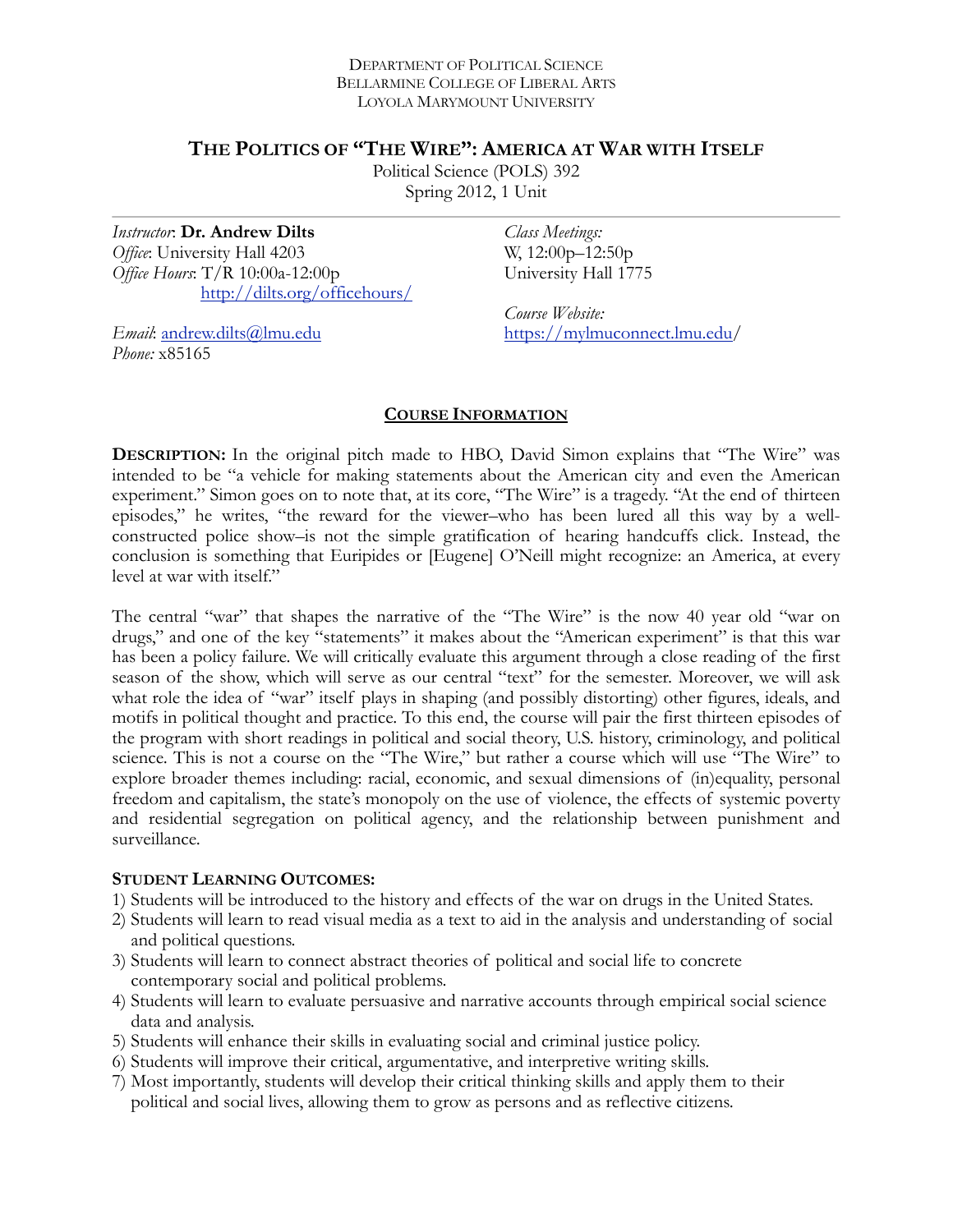**PREREQUISITES/RECOMMENDED BACKGROUND:** Students are expected to have an interest in U.S. politics, crime and punishment, public policy, and popular cultural representations of social problems. Students are strongly recommended to be familiar "The Wire," but prior knowledge of the program is not strictly required. Should the course be over-enrolled, priority will be given to majors and minors in political science.

#### **COURSE REQUIREMENTS**

This course is a 1-unit course, and while this means that the course will take up considerably less time than most of your other classes, this does NOT mean that you can expect to breeze through this course. Each week you will be responsible for viewing and reflecting upon an episode of "The Wire," reading the assigned articles and essays, responding critically online, and coming to class prepared to actively participate in our discussions. Specifically, the course has the following requirements:

- You will **write a short term paper**. This paper must be formatted and submitted properly to receive full credit, as documented in the course paper requirements on the course website. Details about the paper will be provided later in the semester.
- You will **post a discussion question** each week online in the discussion board corresponding to each episode. You must post your question by *Tuesday each week by Noon.* Discussion questions posted late will receive only partial credit.
- You must **attend class** and be an **active participant** in discussion.

| <b>GRADE BREAKDOWN:</b> |     |       | <b>GRADING SCALE:</b> |  |
|-------------------------|-----|-------|-----------------------|--|
| Term paper:             | 60% | A     | 93-100                |  |
| Discussion Questions    | 20% | $A-$  | 90-92                 |  |
| Attendance:             | 10% | $B+$  | 88-89                 |  |
| Participation:          | 10% | В     | 83-87                 |  |
|                         |     | $B-$  | 80-82                 |  |
|                         |     | $C+$  | 78-79                 |  |
|                         |     | C     | 73-77                 |  |
|                         |     | $C$ - | 70-72                 |  |
|                         |     | D     | 60-69                 |  |
|                         |     | F     | $0 - 59$              |  |

*Any student who receives a failing grade for attendance and participation will receive a failing grade for the class*.

#### **COURSE POLICIES**

**DISCLOSURE:** "The Wire" is a work in "realist" fictional representation, originally produced for a subscription-based television service. As such, it graphically depicts poverty, sexuality, drug-use, and brutal violence. The use of profanity and vulgar language is replete throughout the show, and arguably central to parts of its narrative. As such, students who may be offended or uncomfortable with such language and themes should avoid taking this course. Students for whom such depictions of drug use and violence might serve as "triggers" should exercise caution in taking this course.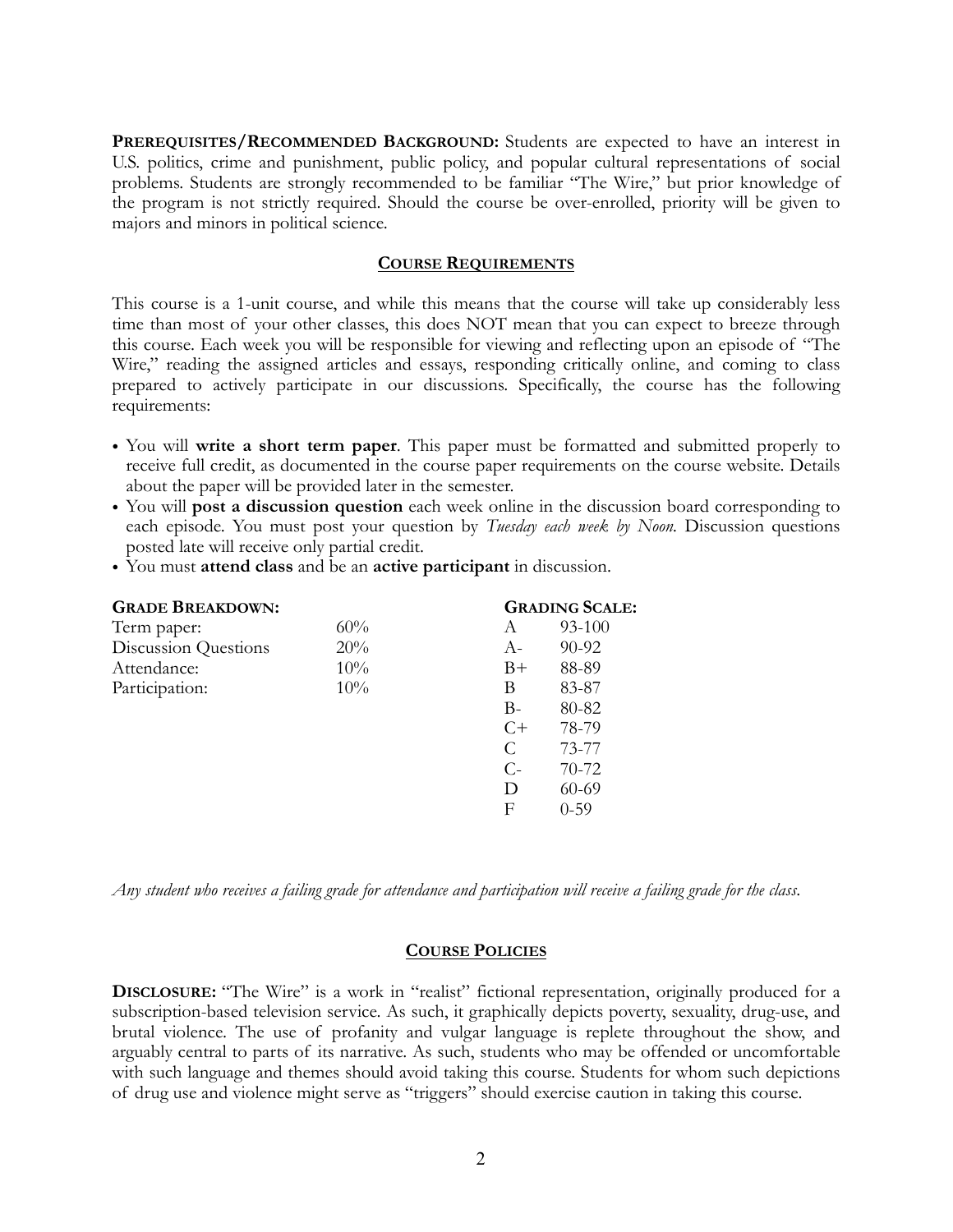For students who enroll in the course, it is imperative that they be able and willing to engage with their colleagues in a mature, respectful, and ethical manner consistent with the letter and spirit of the University's anti-harassment policies. We will inevitably need to talk and think about the language used in the show, and also about our own usage and deployment of frank and sometimes painful language. We will collectively set a series of "ground rules" for our class discussions at the beginning of the semester, and we will also self-consciously revisit these "rules" throughout the term to be sure that our classroom is an inclusive, safe, and productive space for everyone involved.

**ATTENDANCE:** Timely, prepared, and engaged attendance is required. Absences will only be excused in the case of illness or emergency. If there is a conflict between course participation and religious observance, please contact me in advance. It is not necessary to obtain prior approval from the instructor when missing a meeting is unavoidable, but note that students bear the *entire responsibility* for the decision to miss class and for whatever effect that may have on their course grade and their learning experience. Repeated absences and lateness will directly affect the discussion and attendance portion of a student's grade, as detailed in the course requirements section.

**LATE PENALTIES:** Assignments must be turned in at the designated time and place. Failure to turn in an assignment on time is unacceptable except with the prior agreement of the instructor (which will be given only in exceptional circumstances). Except in documented cases of illness or emergency, a penalty of up to a full letter grade may be assessed for each day the assignment is late.

**PLAGIARISM & ACADEMIC HONESTY:** Academic dishonesty will be treated as an extremely serious matter. Proven plagiarism of any kind may result in automatic failure of the course, and will be referred to the University for further disciplinary action. I reserve the right to submit your electronic document to plagiarism detection websites if necessary. It is **never** permissible to turn in any work that has been copied from another student or copied from a source (including Internet) without properly acknowledging the source. It is your responsibility to make sure that your work meets the standard of academic honesty set forth in the "LMU Honor Code and Process" which appears in the LMU Bulletin 2011-2012. You should also refer to my own writing requirements posted on the course website.

**GENDER NEUTRAL & GENDER SPECIFIC LANGUAGE, NAMES & ACCENTS:** Academics no longer use the pronoun "he" to apply universally to all persons, nor do we use the term "man," when we are referring to humanity or people in general. In our writing, when we are making generalizations we should use gender neutral pronouns, that is, sie and hir, s/he, him or her, they/ their, etc. When referring to a specific person or group of people, we should use the language and pronouns *that they prefer* if we know them. Further, we should be attentive to the spelling and accents of author's names. Finally, all authors must be referred to by their entire names, or only their last names, *not by their first names*, orally and in writing.

**EMAIL COMMUNICATION:** At times I will communicate with the entire class using campus email systems, so it is essential that you regularly check your lion.lmu.edu email address or forward your lion account email to your preferred email address. I encourage you to contact me via email with questions about the course, the material we cover in class, and assignments.

You are expected to be professional in all communication with the instructor. All email communication should be in complete sentences with a proper salutation and conclusion. Treat the email more as a letter and less like a text message. Include a comprehensible subject heading (e.g.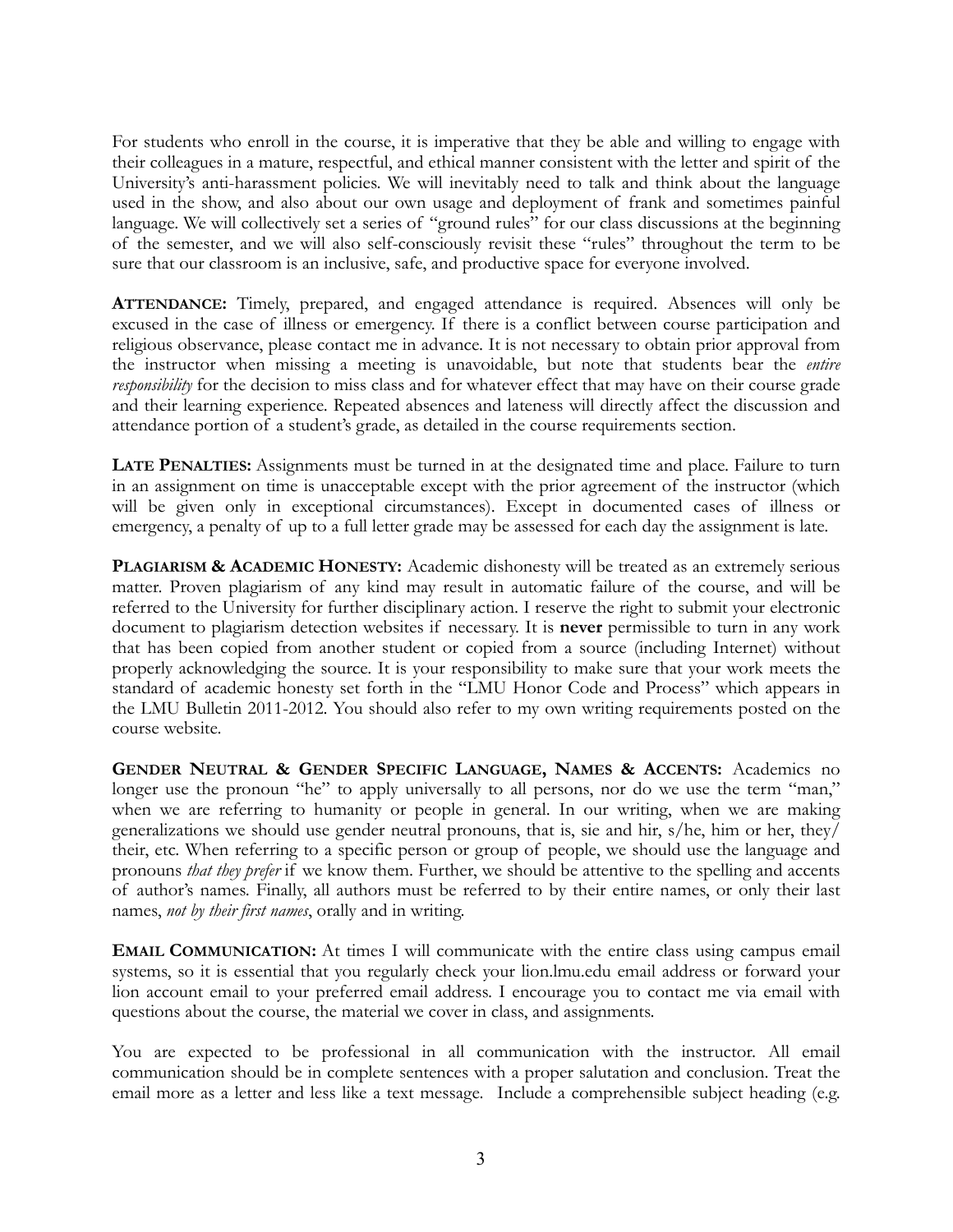"POLS 220 paper question"), address and sign the email, making sure to identify what class you are in (usually instructors are teaching more than one class) and explain clearly what it is that you are inquiring about. Failure to do these will guarantee that you will not get a response. Also, unless I've explicitly stated otherwise, I will generally check my faculty email only during normal business hours (more or less until 6pm).

Finally, here is a short list of things that I **will not respond to** emails that contain the following:

- Questions that can be answered by checking the course syllabus or looking online.
- A request to know **if** you missed anything. (The answer is yes.)
- A request to know **what** you missed. (Instead of asking this through email, take the appropriate next steps to catch up: ask a classmate for notes, meet with me in my office hours, etc.)

**TECHNOLOGY USE DURING CLASS:** You are welcome to bring a computer to class provided that it enables you to engage more in the class discussion. You may also use a computer to help you take notes. Email, Twitter, Facebook, or anything at all that is not directly related to the *conversation* we are having will not be tolerated. Using a computer in this way during a seminar is quite simply RUDE and deeply disrespectful to your classmates. If you need to use a computer in class, you will be expected to post copies of your class notes on the class website immediately following the class session to share with others. If you are not willing to do this, do not bring a computer with you.

There is simply no reason whatsoever for you to be using your phone/PDA/Kindle/iPad/whatever during class time. E-Reserve texts should be \*printed\* and brought to class.

Your phone should be turned off and put away. If your phone rings during class, I will answer it for you, and it will be your responsibility to arrange for coffee service for every member of the class during our next meeting.

**OFFICE HOURS:** I look forward to meeting with you all during regularly scheduled office hours, or by appointment when meeting during office hours is not possible. Students who would like to discuss issues raised in the course further than class discussions will permit, or students who encounter difficulties with the course or the assigned material, are especially encouraged to attend office hours.

**ACCOMMODATION**: Students with special needs as addressed by the Americans with Disabilities Act who need reasonable modifications, special assistance, or accommodations in this course should promptly direct their request to the Disability Support Services Office. Any student who currently has a documented disability (physical, learning, or psychological) needing academic accommodations should contact the Disability Services Office (Daum Hall Room 224, 310-338-4535) as early in the semester as possible. All discussions will remain confidential. Please visit <http://www.lmu.edu/dss> for additional information.

**TENTATIVE NATURE OF THE SYLLABUS:** If necessary, this syllabus and its contents are subject to revision; students are responsible for any changes or modifications distributed in class or posted on MYLMU Connect. The precise schedule of readings will be updated throughout the semester, so it is your responsibility to stay on top of announced readings and assignments.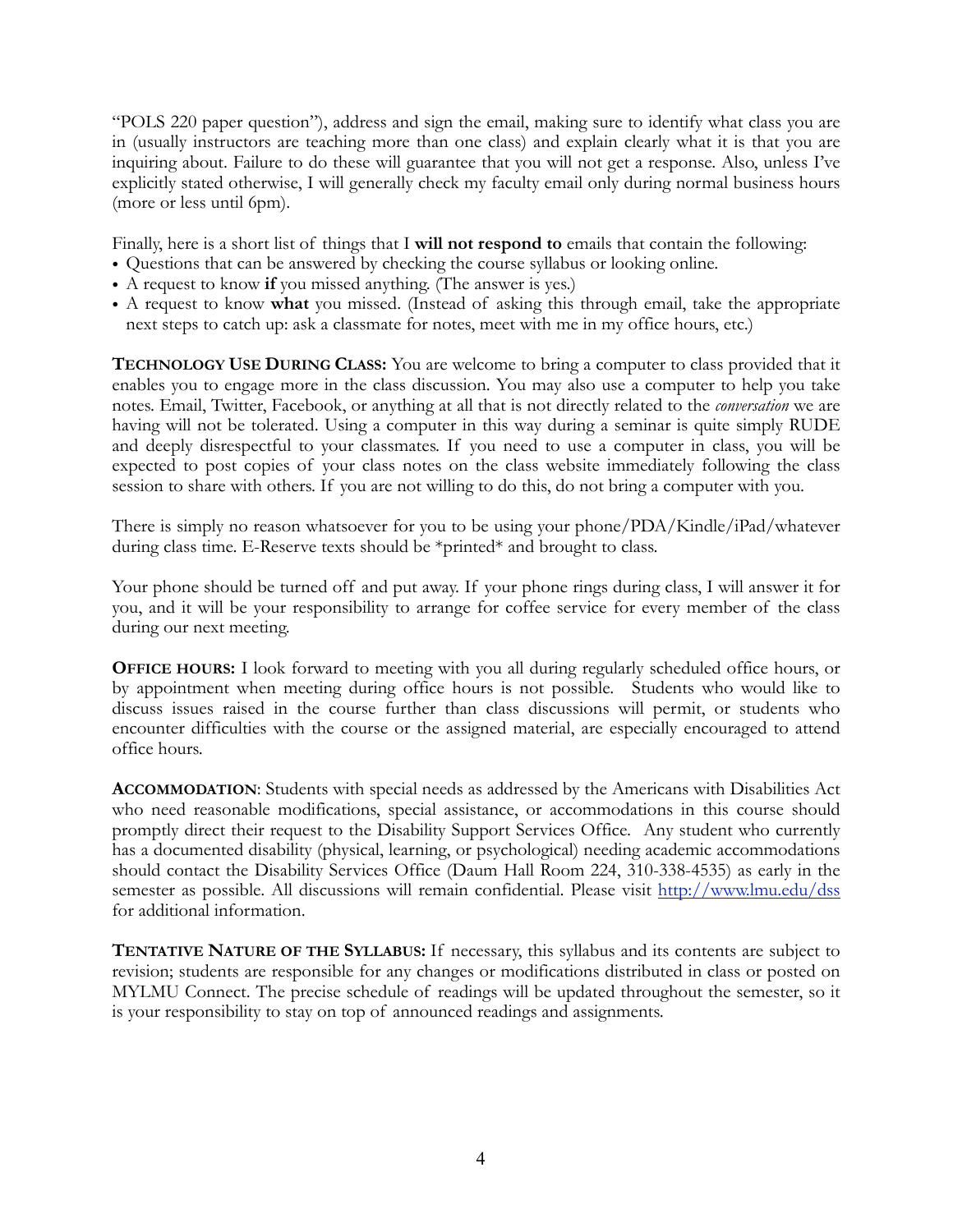#### **REQUIRED TEXTS**

None; all readings will be distributed via electronic reserve.

It is strongly recommended, however, that you obtain a copy of the first season of The Wire in some format so that you can be sure to view (and review) the episodes for each week. The DVD is available for purchase online, and the entire first season can be purchased easily via iTunes or via Amazon video.

#### **TENTATIVE COURSE SCHEDULE**

## **Week 1, W Jan 11: Course Introduction**

#### **Week 2, W Jan 18: "... when its not your turn."**

- Episode 1: The Target
- Margaret Talbot, "Stealing Life: The crusader behind 'The Wire'" in *The New Yorker.*
- David Simon, "The Wire" Bible, Series Overview
- David Simon, "Letter to HBO"
- Ed Burns, David Simon, and George Pelecanos, "The Wire's War on the Drug War" in *Time Magazine.*

# **Week 3, W Jan 25: The "War" on Drugs**

- **•** Episode 2: The Detail
- "Timeline: America's War on Drugs", from NPR.
- Michael Tonry, "Race and the War on Drugs," in *Malign Neglect.*
- Michael Moriarty, "Pilots in the War on Drugs," in *Doing Time: 25 Years of Prison Writing.*

## **Week 4, W Feb 1: The Street**

- Episode 3: The Buys
- Elijah Anderson, "Code of the Streets," in *After the War on Crime.*
- David Simon and Ed Burns, "Chapter Two," in *The Corner.*

## **Week 5, W Feb 8: Murder**

- **•** Episode 4: Old Cases
- Jonathan Simon, "Drugs Are Not the (Only) Problem: Structural Racism, Mass Imprisonment, and the Overpunishment of Violent Crime"
- Loic Wacquant, "West Side Story: A High Insecurity Ward in Chicago" in *Urban Outcasts*.

## **Week 6, W Feb. 15: Collateral Consequences**

- Episode 5: The Pager
- Vesla Weaver and Amy Lerman, "Political Consequences of the Carceral State."
- Bruce Western, "Invisible Inequality" in *Punishment and Inequality in the United States.*
- Loic Wacqaunt, "Race as Civic Felony."

## **Week 7, W Feb. 22: Surveillance**

- **•** Episode 6: The Wire
- Emma Short and Jason Ditton, "Seen and Now Heard: Talking to the targets of open street CCTV."
- Michel Foucault, Selection from *Discipline and Punish*, Part 1